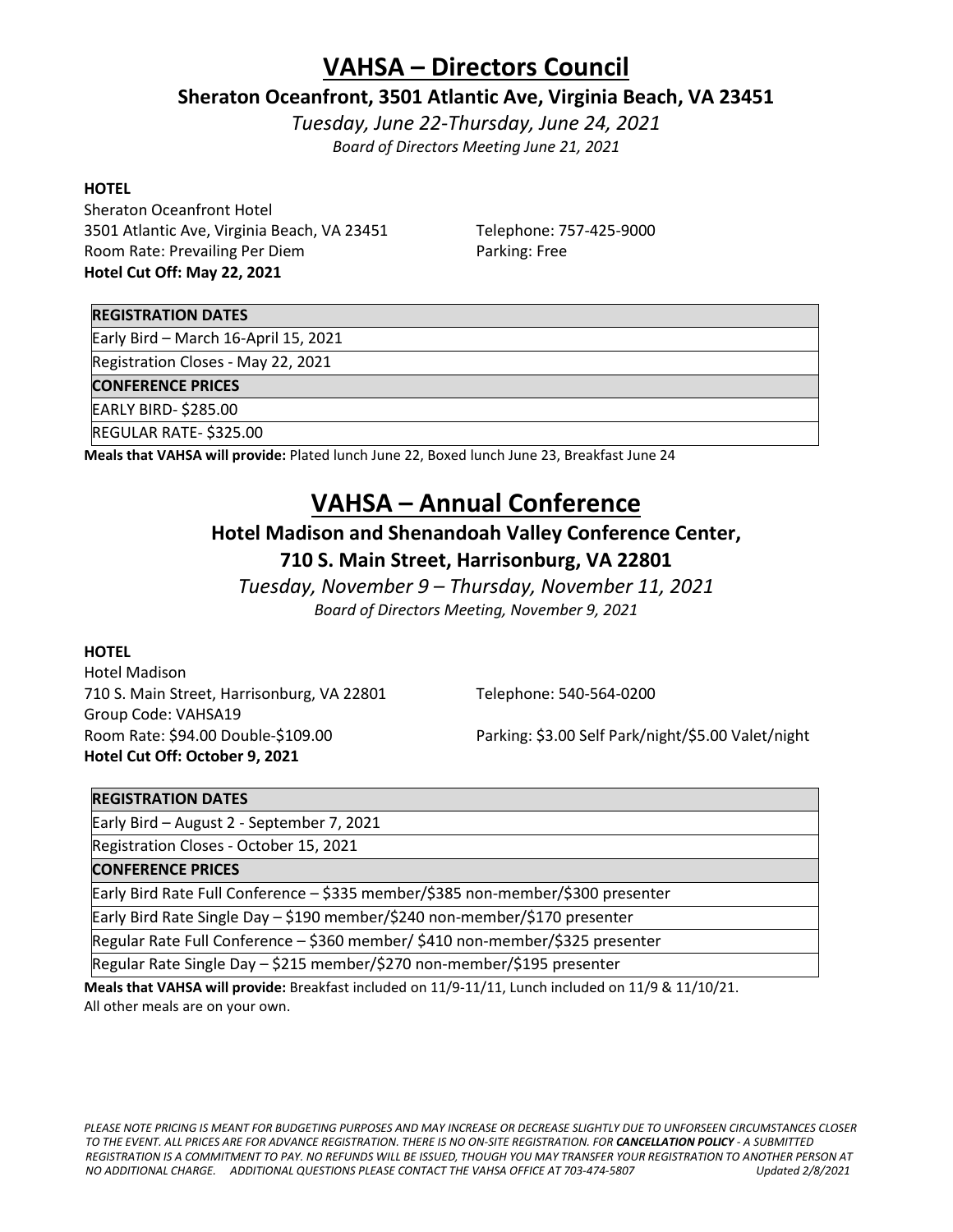## **VAHSA - Health Institute**

### **Doubletree Charlottesville, 990 Hilton Heights Road, Charlottesville, VA 22901**

*Wednesday, March 30 – Friday, April 1, 2022 Board of Directors Meeting - March 29, 2022*

#### **HOTEL**

DoubleTree Charlottesville, 990 Hilton Heights Road, Charlottesville, VA 22901 Telephone: 434-973-2121 Room Rate: \$124.00 King/Double Parking: Free **Hotel Cut Off: February 28, 2022**

#### **REGISTRATION DATES**

Early Bird: January 1 - February 14, 2022

Registration Closes: March 1, 2022

**CONFERENCE PRICES**

Early Bird Rate Full Conference – \$285 member/\$310 non-member

Early Bird Rate Single Day - \$160 member/\$185 non-member

Regular Rate Full Conference - \$310 member/ \$335 non-member

Regular Rate Single Day – \$185 member/\$210 non-member

*Meals that VAHSA will provide: Breakfast 3/30-4/1 and lunch 3/30 & 3/31. All other meals are on your own.*

## **VAHSA – Directors Council**

### **Sheraton Oceanfront, 3501 Atlantic Ave, Virginia Beach, VA 23451**

*Tuesday, June 21-Thursday, June 23, 2022 Board of Directors Meeting June 20, 2022*

#### **HOTEL**

Sheraton Oceanfront Hotel 3501 Atlantic Ave, Virginia Beach, VA 23451 Telephone: 757-425-9000 Room Rate: Prevailing Per Diem Parking: Free **Hotel Cut Off: May 21, 2022**

#### **REGISTRATION DATES**

Early Bird – March 16-April 15, 2022

Registration Closes - May 21, 2022

**CONFERENCE PRICES**

EARLY BIRD- \$285.00

REGULAR RATE- \$325.00

**Meals that VAHSA will provide:** Plated lunch June 21, Boxed lunch June 22, Breakfast June 23

*PLEASE NOTE PRICING IS MEANT FOR BUDGETING PURPOSES AND MAY INCREASE OR DECREASE SLIGHTLY DUE TO UNFORSEEN CIRCUMSTANCES CLOSER TO THE EVENT. ALL PRICES ARE FOR ADVANCE REGISTRATION. THERE IS NO ON-SITE REGISTRATION. FOR CANCELLATION POLICY - A SUBMITTED REGISTRATION IS A COMMITMENT TO PAY. NO REFUNDS WILL BE ISSUED, THOUGH YOU MAY TRANSFER YOUR REGISTRATION TO ANOTHER PERSON AT NO ADDITIONAL CHARGE. ADDITIONAL QUESTIONS PLEASE CONTACT THE VAHSA OFFICE AT 703-474-5807 Updated 2/8/2021*